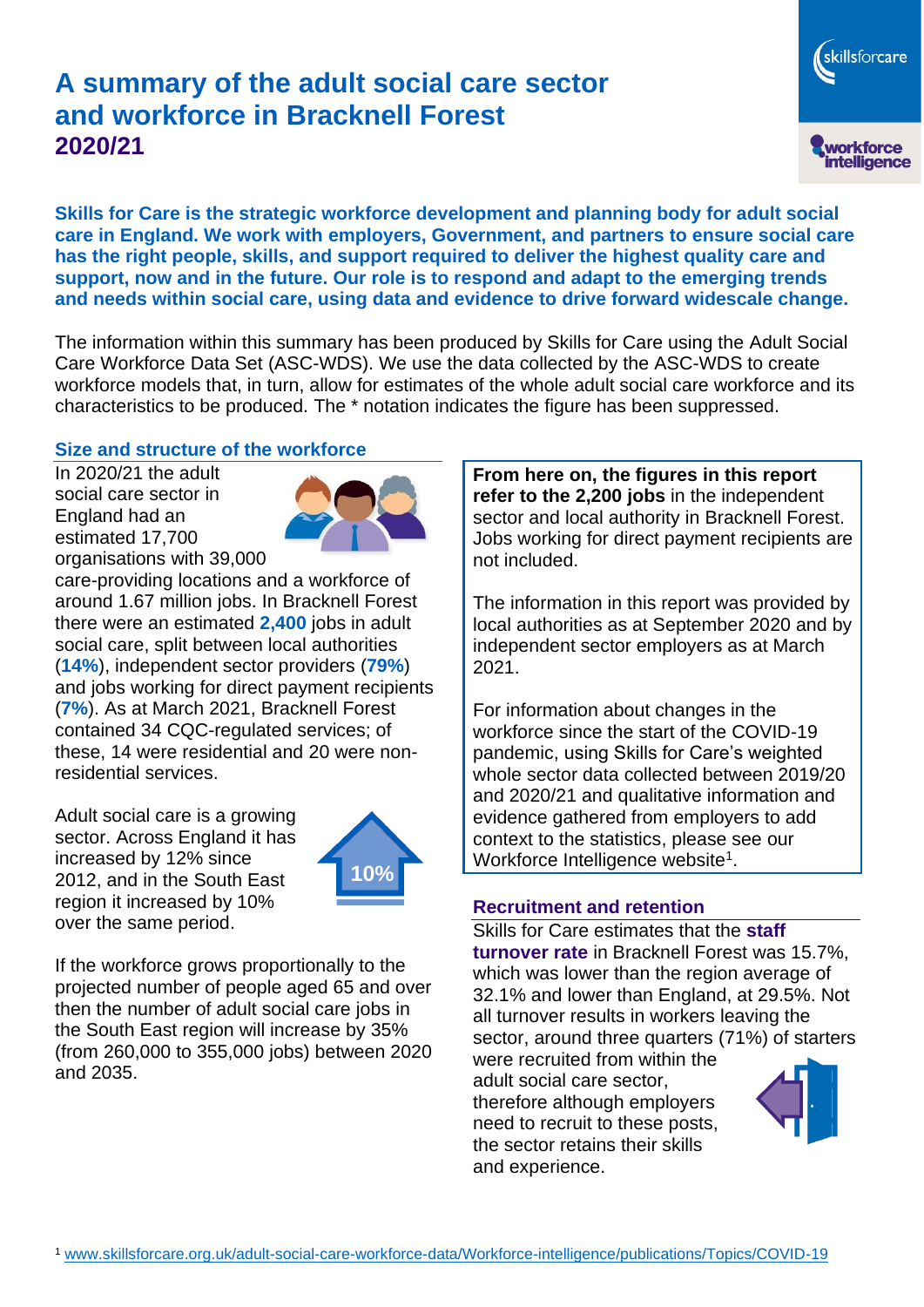Adult social care has an experienced 'core' of workers. Workers in Bracknell Forest had on average **7.8 years of experience in the sector** and 85% of the workforce had been working in the sector for at least three years.

Using both workforce intelligence evidence and our links with employers and stakeholders across England, we know that recruitment and retention is one of the largest issues faced by employers. We have many resources and tools available to help, for example the 'Values-based recruitment and retention toolkit'<sup>2</sup> and 'Seeing potential: widen your talent pool'. <sup>3</sup> For more information please visit: [www.skillsforcare.org.uk/recruitment-retention](http://www.skillsforcare.org.uk/recruitment-retention)

### **Employment information**

We estimate Bracknell Forest had **2,200** adult social care jobs employed in the local authority and independent sectors. These included 175 managerial roles, 125 regulated professionals, 1,600 direct care (including 1,200 care workers), and 300 othernon-care proving roles.

The average number of **sickness days** taken in the last year in Bracknell Forest was 7.7, (8.7 in South East and 9.5 across England). With an estimated directly employed workforce of 1,900, this would mean employers in Bracknell Forest lost approximately **14,500 days to sickness in 2020/21**. In England levels of staff sickness have nearly doubled over the course of the pandemic between 2019/20 and 2020/21, in total around 6 million extra days were lost to sickness than in the year before.

Less than a quarter (14%) of the workforce in Bracknell Forest were on zero-hours contracts. Around two thirds (65%) of the workforce usually worked full-time hours and 35% were part-time.

### **Chart 1. Proportion of workers on zero hours contracts by area**

England South East Bracknell Forest



### **Workforce demographics**

The majority (79%) of the workforce in Bracknell Forest were female, and the average age was 42.3 years old. Workers aged



24 and under made up 10% of the workforce and workers aged over 55 represented 23%. Given this age profile approximately 500 people will be reaching retirement age in the next 10 years.

Nationality varied by region, in England 83% of the workforce identified as British, while in the South East region this was 77%. An estimated 75% of the workforce in Bracknell Forest identified as British, 15% identified as of an EU nationality and 10% a non-EU nationality, therefore there was a higher reliance on EU than non-EU workers.

### **Pay**



Table 1 shows the full-time equivalent annual or hourly pay rate of selected job roles in Bracknell Forest (area), South East (region) and England. All

figures represent the independent sector as at March 2021, except social workers which represent the local authority sector as at September 2020. At the time of analysis, the National Living Wage was £8.72.

#### **Table 1. Average pay rate of selected job roles by area**

|                                 | <b>England</b> | Region  | Area    |
|---------------------------------|----------------|---------|---------|
| Full-time equivalent annual pay |                |         |         |
| Social Worker <sup>t</sup>      | £37,100        | £37,500 | £41,100 |
| Registered nurse                | £33,600        | £35,000 | £34,300 |
| Hourly pay                      |                |         |         |
| National Living<br>Wage         | £8.72          | £8.72   | £8.72   |
| Senior care worker              | £10.00         | £10.22  | £10.42  |
| Care worker                     | £9.29          | £9.46   | £9.57   |
| Support and<br>outreach         | £9.53          | £9.62   | £9.97   |

†Local authority social workers only.

Please note that pay varies by sector, with local authority pay generally being higher than independent sector pay.

[www.skillsforcare.org.uk/vba](http://www.skillsforcare.org.uk/vba)